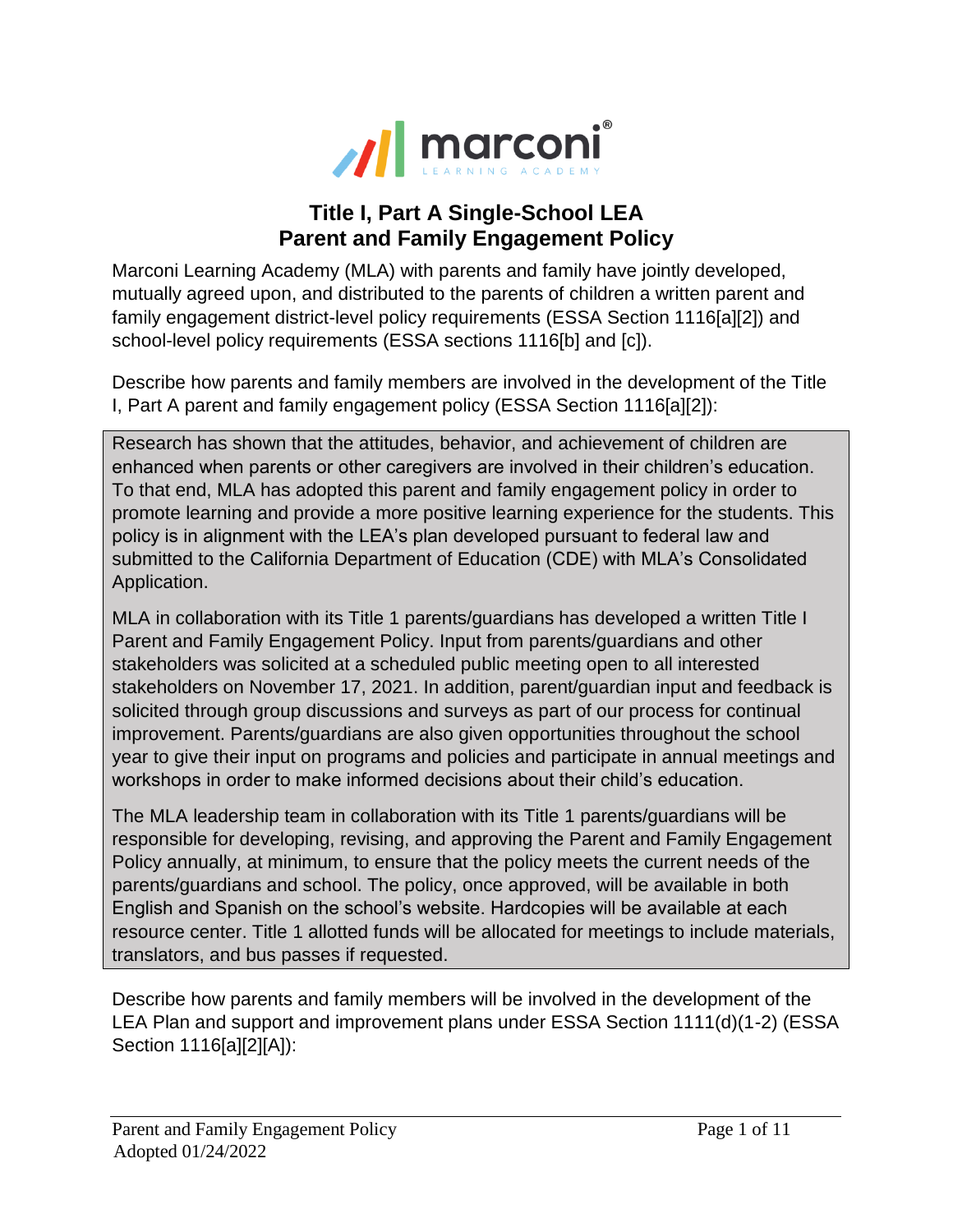Parents/guardians and family members of participating children will be involved in the development of the LEA plan required by federal law. MLA recognizes the importance of a strong partnership between the school and parents/guardians. At MLA, we value our parent/guardian input and understand the role our parents/guardians play in the academic success of our students and programs; therefore, we are committed to making all efforts to engage parents, guardians, and families in the learning and decision-making process of their student's education. Parents/guardians will receive newsletters, special event notifications, and are encouraged to meet with teachers and staff during Parent-Student-Teacher conferences at least two times a year. In addition, Charter School has a Parent Advisory Committee (PAC) and English Learner Advisory Committee (ELAC) that meets quarterly and provides parents/guardians an opportunity to provide input and feedback on programs and policies. Parents/guardians are also invited to participate in various Parent Education Nights, LCAP meetings, and other Title 1 specific scheduled events throughout the year.

School information and event notifications will be available in both English and Spanish, and all event notifications will be made available on the school's website.

Parent/Guardian Input Opportunities include:

- Title 1 Information Meetings
- Scheduled PAC and ELAC Meetings
- Open House
- Student exit surveys
- Teacher–Parent conferences
- Annual LCAP development process and surveys

On an annual basis, MLA will submit the LEA plan to the PAC for review and suggested changes before the plan is submitted to the CDE with the Consolidated Application. In addition, all parents/guardians of participating children will annually be invited to review the LEA plan and submit comments.

Describe how the LEA provides the coordination, technical assistance, and other support necessary to assist and build the capacity of all participating schools within the LEA in planning and implementing effective parent and family involvement activities to improve student academic achievement and school performance, and how this may include meaningful consultation with employers, business leaders, and philanthropic organizations, or individuals with expertise in effectively engaging parents and family members in education (ESSA Section 1116[a][2][B]):

MLA will provide the coordination, technical assistance, and other support necessary to assist its centers and school leaders in planning and implementing effective parent and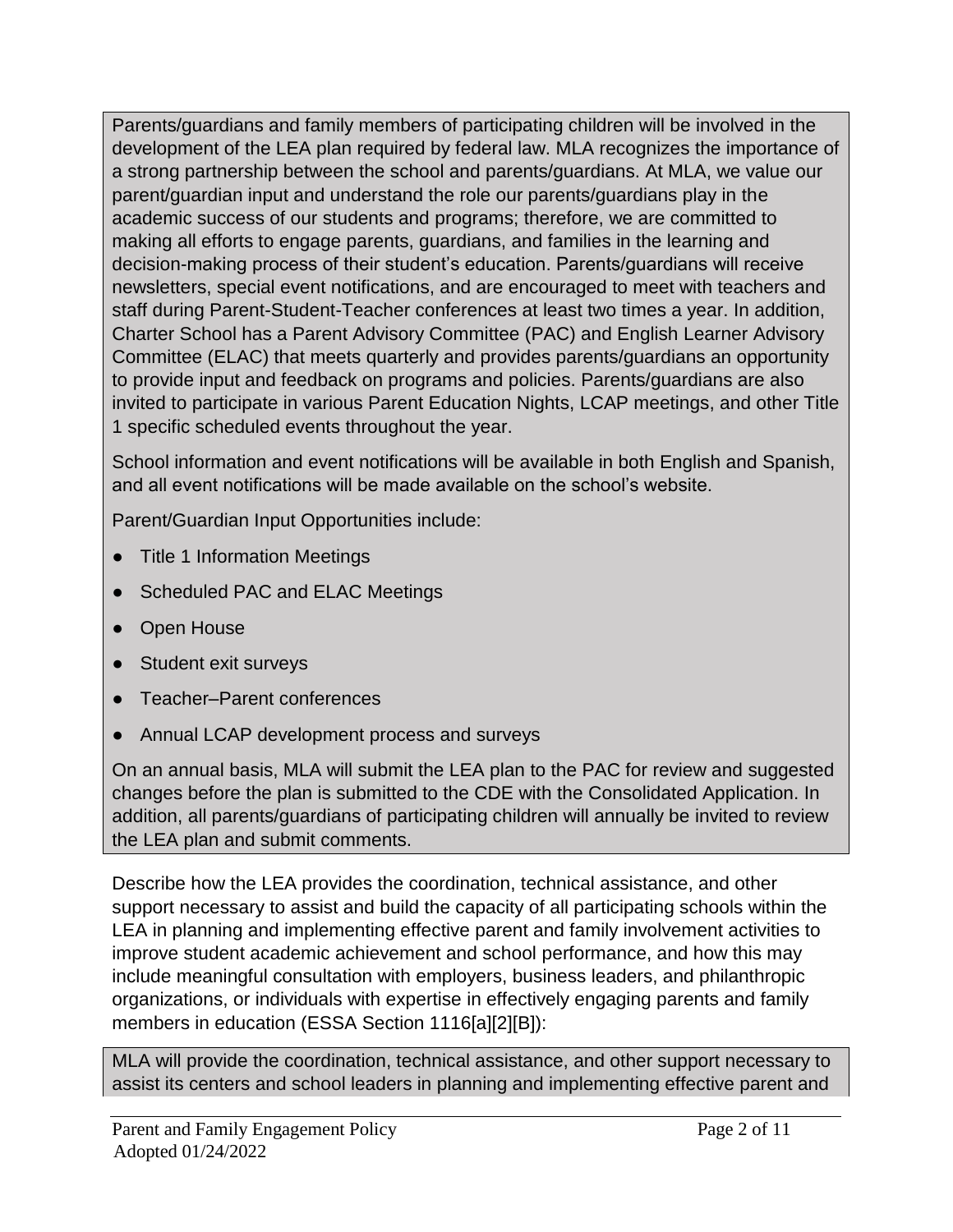family engagement activities to improve student academic achievement and school performance in the following ways. The California Family and Parent Engagement Framework will continue to be utilized as a guiding model for meaningful involvement activities.

MLA will provide reasonably identified technical assistance to stakeholders for implementing effective parent and family engagement activities. The school may reserve 1% of the Title 1, part A funds to carry out and sustain parent and family engagement requirements with 90% of it allocated to supporting the implementation of the Parent and Family Engagement Policy (ESSA Section 1116(a)(3)(A)). The school has budgeted to sustain parent and family involvement. The school will distribute all funds not reserved for parent engagement to identified programs based on unduplicated pupil count.

Parent/Guardian Input Opportunities include:

- Teacher–Parent conferences and regular check in meetings with parents/guardians regarding student academic progress.
- Open House, Back to School Night, and/or other scheduled program information sessions conducted throughout the year.

MLA will develop the necessary technical assistance for planning and implementing effective parent involvement activities to improve student academic achievement and school performance. Methods to accomplish this may include building an internal team to train staff on effective parent and family engagement practices; PLCs developed around parent and family engagements based on parent/guardian input and parent/guardian survey data; or research articles used as references.

Describe how the LEA coordinates or integrates parent and family engagement strategies with other relevant federal, state, local laws, and programs (ESSA Section 1116[a[[2][C]):

MLA shall, to the extent feasible and appropriate, coordinate and integrate parent involvement programs and activities with other federal, state, and local programs where applicable. Parent/guardian outreach and support events will be held that encourage and support parents/guardians in more fully participating in the education of their children.

MLA will coordinate with its Title 1 parents/guardians annually in line with the identified needs outlined in the Local Control Accountability Plan (LCAP).

Parent/Guardian Input Opportunities include:

- Annual LCAP development process and surveys
- Scheduled PAC and ELAC Meetings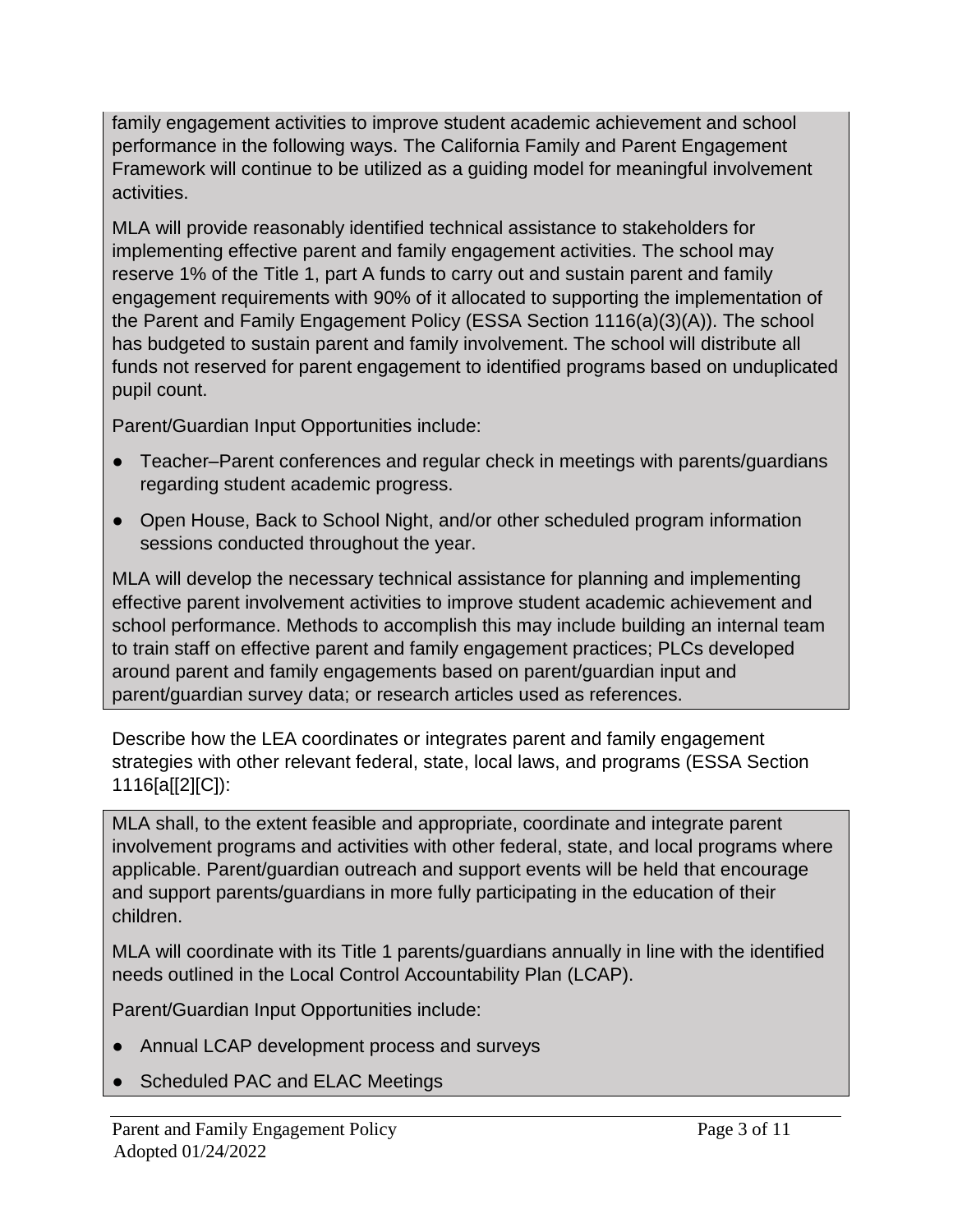Teacher–Parent conferences and regular check in meetings with parents/guardians regarding student academic progress

Describe how the LEA will conduct, with meaningful involvement of parents and family members, an annual evaluation of the content and effectiveness of this Policy on improving academic quality of all schools served under Title I, Part A (ESSA Section 1116[a][2][D]):

MLA's annual meeting for reviewing the Parent and Family Engagement Policy shall include an annual evaluation of the content and effectiveness of the Policy by utilizing student academic metrics and outcomes in determining its effectiveness on improving academic quality of all schools served under Title I, Part A (ESSA Section 1116[a][2][D] &1116[a][2][E]). These metrics shall include available state and local assessment data, LCAP goals and metrics results, relevant student participation data, and relevant survey results. In addition, the school parent groups review the State Indicator Priority #3 - Family and Parent Engagement and Dashboard results to help inform the effectiveness of the policy. The Title 1 Annual Meeting and a meeting to evaluate the effectiveness of the policy are integrated into our LCAP process for continual improvement.

Parent/Guardian Involvement Opportunities:

- Annual LCAP development process and surveys
- Information shared via the school website
- School publications

Describe how the LEA includes the following in the annual evaluation of the Title I, Part A parent and family engagement policy: identify barriers to greater participation by parents in activities authorized by this section (with particular attention to parents who are economically disadvantaged, are disabled, have limited English proficiency, have limited literacy, or are of any racial or ethnic minority background); identify the needs of parents and family members to assist with the learning of their children, including engaging with school personnel and teachers; and identify strategies to support successful school and family interactions (ESSA Section 1116[a][2][D][i-iii]):

MLA, with the involvement of parents/guardians, shall conduct an annual evaluation of the content and effectiveness of this parent and family engagement policy in improving the academic quality of the school served under Title I, Part A, including identifying barriers to greater participation by parents/guardians in activities under federal law. Parents/guardians will be asked to complete a survey to identify the needs of parents/guardians to assist with the learning of their children. The annual evaluation will be done with the participation and consultation of the PAC and ELAC parents/guardians examining the school data and providing their valuable insight. In addition, the parent/guardian survey will be shared out with all parents/guardians of the school. MLA will pay particular attention to parents/guardians who are economically disadvantaged,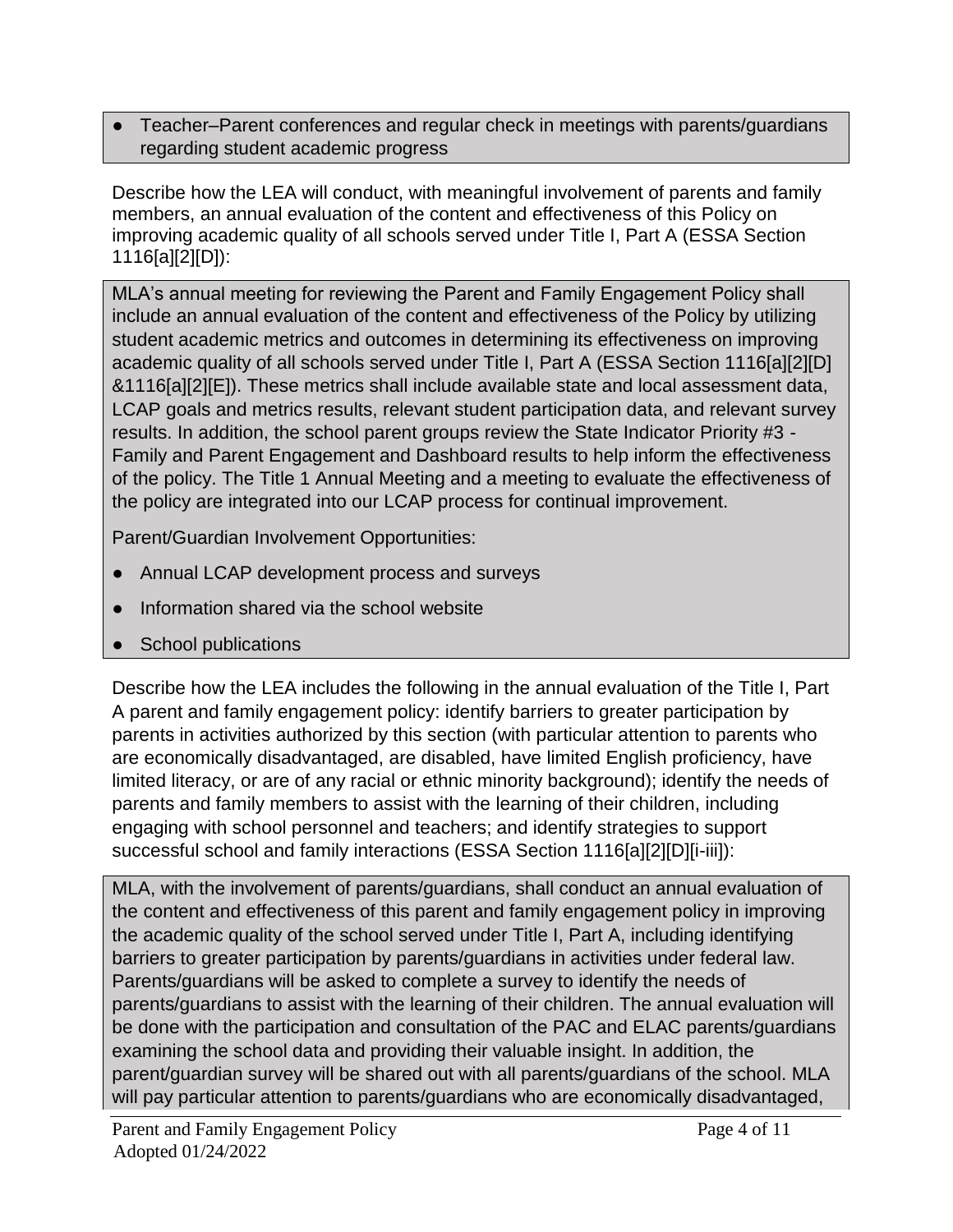are disabled, have limited English proficiency, have limited literacy, or are of any racial or ethnic minority background.

MLA will use the findings of such evaluation to design strategies for more effective parental involvement and to revise, if necessary, this parent and family engagement policy. MLA will develop, revise, and approve the Parent and Family Engagement Policy in a format and language that promotes meaningful engagement and is easy to understand. The policy will be reviewed and revised, if necessary, to ensure ease of use by all stakeholders. In addition, MLA will provide parents/guardians with a variety of meeting formats and times throughout the school year to maximize participation. All materials will be translated in both English and Spanish, translators will be available, and bus passes will be provided upon request.

MLA will provide parents/guardians with materials and support in understanding Common Core and Next Generation Science Standards, California Assessment of Student Performance and Progress (CAASPP) results, and Title 1, Part A, requirements. In addition, the school will provide parents/guardians with support on how to help their child with homework, monitor their child's progress, and how to effectively work with the school to help all students succeed. The California Family and Parent Engagement Framework will be used as a guide in determining effective strategies. MLA will provide materials and training to help parents/guardians and families work with their children to improve their achievement, such as literacy training and using technology.

Describe how the LEA will use the findings of such evaluation ESSA Section 1116(a)(2)(D)(i-iii) to design evidence based strategies for more effective parental involvement and to revise, if necessary, the parent and family engagement policy (ESSA Section 1116[a][2][E]):

MLA will use the findings of evaluation methods to design evidence-based strategies for more effective parental involvement and to revise, if necessary, the parent and family engagement policy.

To assist with the learning of their children, parents/guardians need to know how to: - Support their child's learning through strategies that are aligned with what teachers are using.

- Reinforce good study habits in the home by designating study/workspaces and solidifying independent work time to complete schoolwork.

Parents/guardians also need to know:

- What and how their children are learning on a consistent basis

- How to establish a partnership with a regular two-way communication between home and school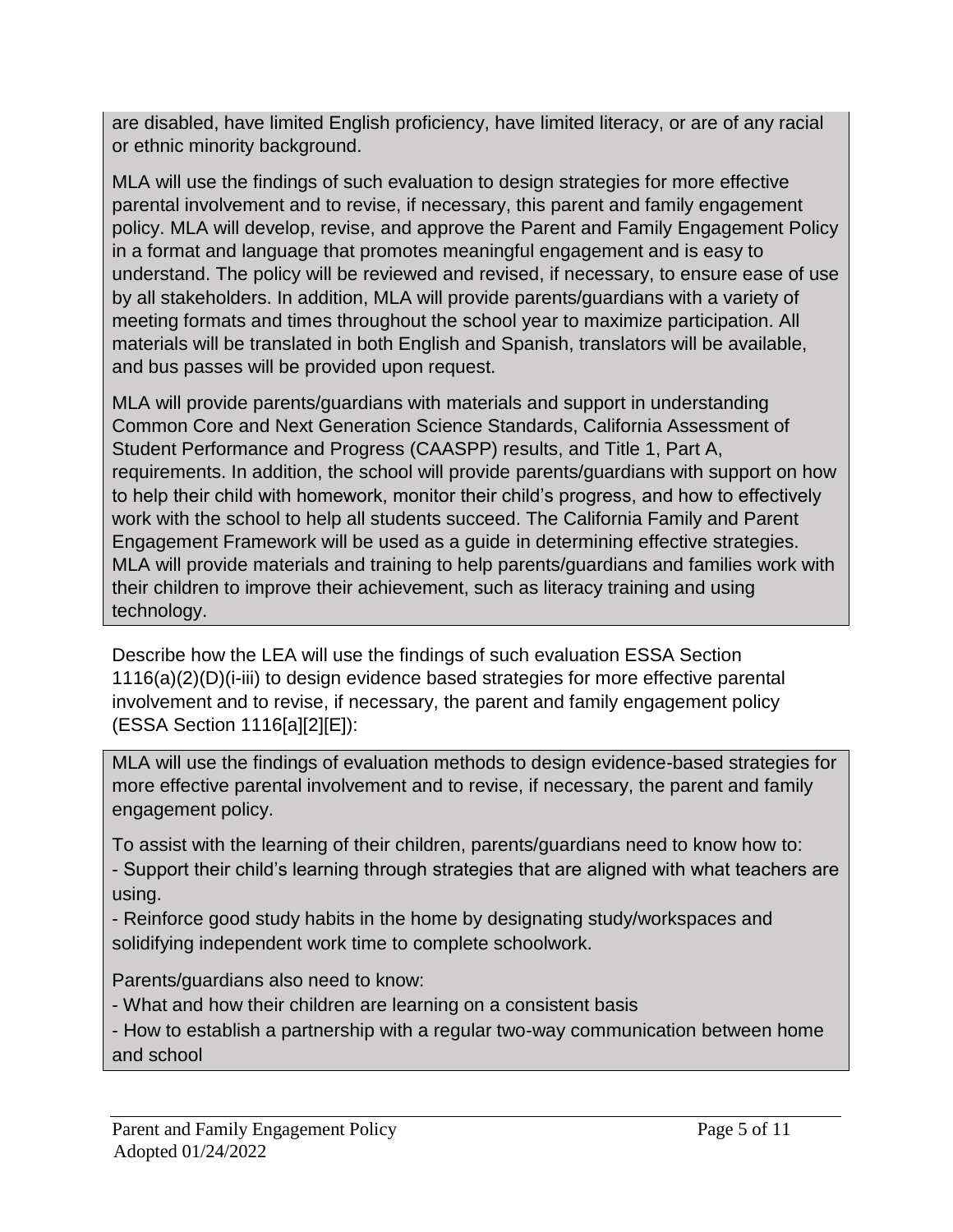To support successful school and parent/guardian interactions, MLA is committed to engaging parents/guardians through:

- The use of multiple methods of communication - flyers, phone calls, school websites, to promote participation

- Scheduled PAC and ELAC Meetings

- Annual parent/guardian surveys

- Information shared via the school website

- Enhancing the awareness and skills of teachers, administrators, and staff in reaching out to, communicating with, and working with parents/guardians as equal partners

- Parent education workshops provided by local community partners or agencies

MLA will provide teachers, instructional support staff, principals, and other school leaders with professional development opportunities and training to assist them in utilizing effective communication and collaboration skills when working with parents/guardians and families with the common goal of improving academic quality for all students.

Describe how the LEA involves parents in the activities of the schools served under Title I, Part A, which may include establishing a parent advisory board comprised of a sufficient number and representative group of parents or family members served by the LEA to adequately represent the needs of the population served by the LEA for the purposes of developing, revising, and reviewing the parent and family engagement policy (ESSA Section 1116[a][2][F]):

MLA has a PAC which is composed of a representative group of parents/guardians for purposes of developing, revising, and reviewing the parent and family engagement policy and conducting other school activities. The PAC includes ELAC parents/guardians, and parents/guardians of low income, foster youth, and special education students. Everyone is welcome to attend PAC meetings, as they are open to the public.

The school will provide regular communication through newsletters, professional development training and community interaction to promote the mission of the school which requires parental involvement in meeting the achievement needs of the student.

MLA will coordinate and integrate the Parent and Family Engagement Policy with other applicable federal, state, and local programs, programs where applicable. Parent/guardian outreach and support events will be held that encourage and support parents/guardians in more fully participating in the education of their children.

Parent and Family Engagement Policy Page 6 of 11 Adopted 01/24/2022 Describe how parents and family members of participating children in Title I, Part A programs are involved in jointly developing, distributing to, a written school parent and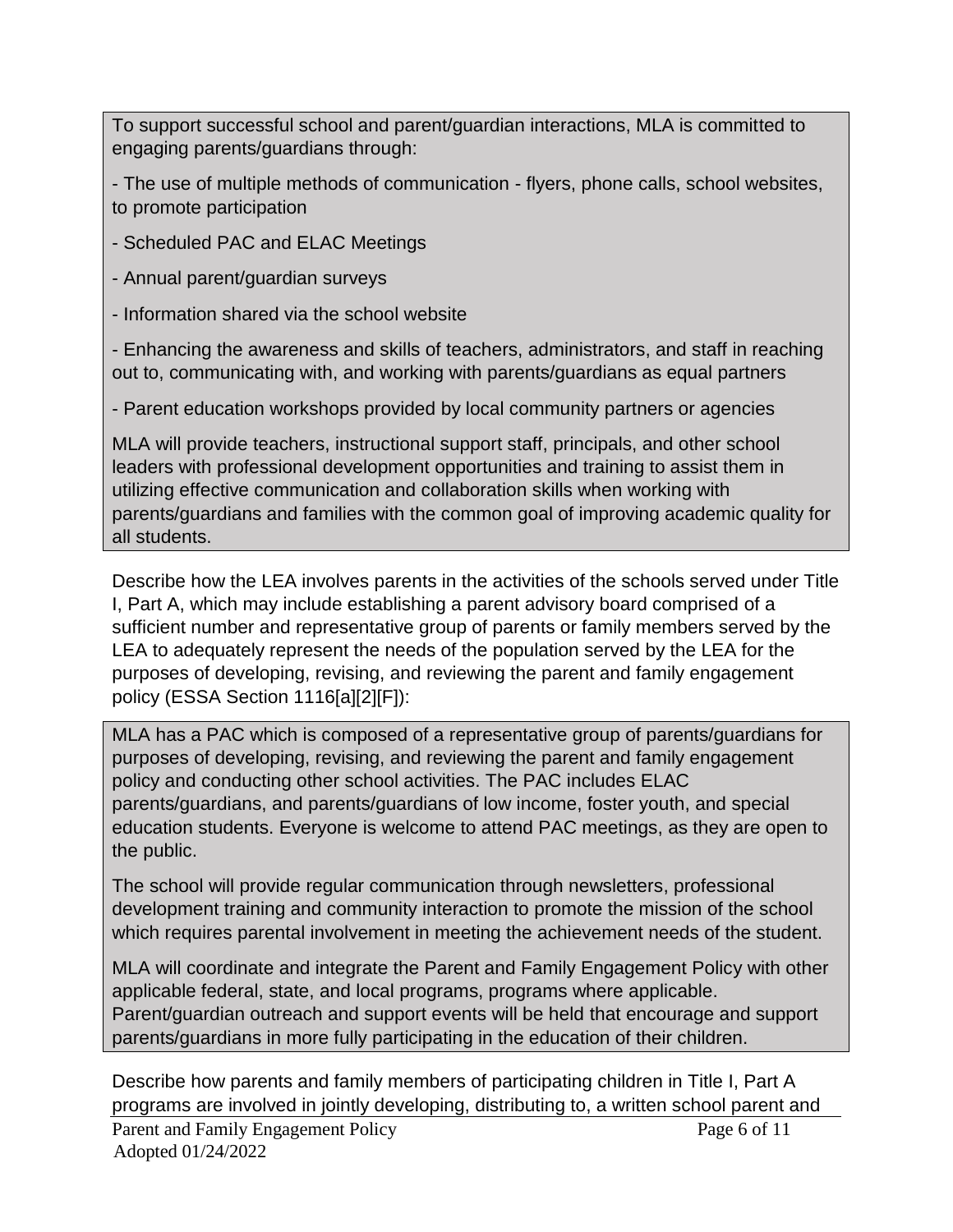family engagement policy, agreed upon by such parents for carrying out the requirements in ESSA Section 1116(c) through (f) (ESSA Section 1116[b][1]):

To involve parents/guardians and family members of MLA in the development and agreement of this Policy, the following documents will be disseminated to parents/guardians for review and feedback through informational meetings (PAC; ELAC; Annual Title 1 Meeting):

1. Title 1, Part A Parent and Family Engagement Policy

2. School-Parent Compact

3. Parent Notices as they apply to the Title 1, Part A Non-Regulatory Guidance

Describe how parents and family members of participating children in Title I, Part A programs, may amend a parent and family engagement school policy that applies to all parents and family members, if necessary, to meet the requirements (ESSA Section 1116[b][2]):

Parents/guardians and family members of MLA may propose amendments to the parent and family engagement school policy by providing input during informational meetings where the policy is being discussed. Members and attendees of the ELAC and PAC will discuss the input and make amendments to the policy as needed.

Describe how the LEA involved has a school district-level parent and family engagement policy that applies to all parents and family members in all schools served by the LEA, and how the LEA may amend that policy, if necessary to meet the requirements (ESSA Section 1116[b][3]):

MLA is one school, and its policy applies to all parents/guardians, and students served by MLA; and the LEA may amend the Policy, if necessary to meet the requirements.

MLA will employ the following methods of communication with parents and family:

- The Title 1 Parent and Family Engagement Policy is provided in both English and Spanish.

- The Policy is distributed to parent/guardians who attend Title 1 Meetings, ELAC Meetings, PAC Meetings, and any other annual events such as Open House and/or Back to School Night.

- The Policy is included in the Student Handbook.

- The Policy is included in the registration packet.

- The Policy is posted on the MLA website.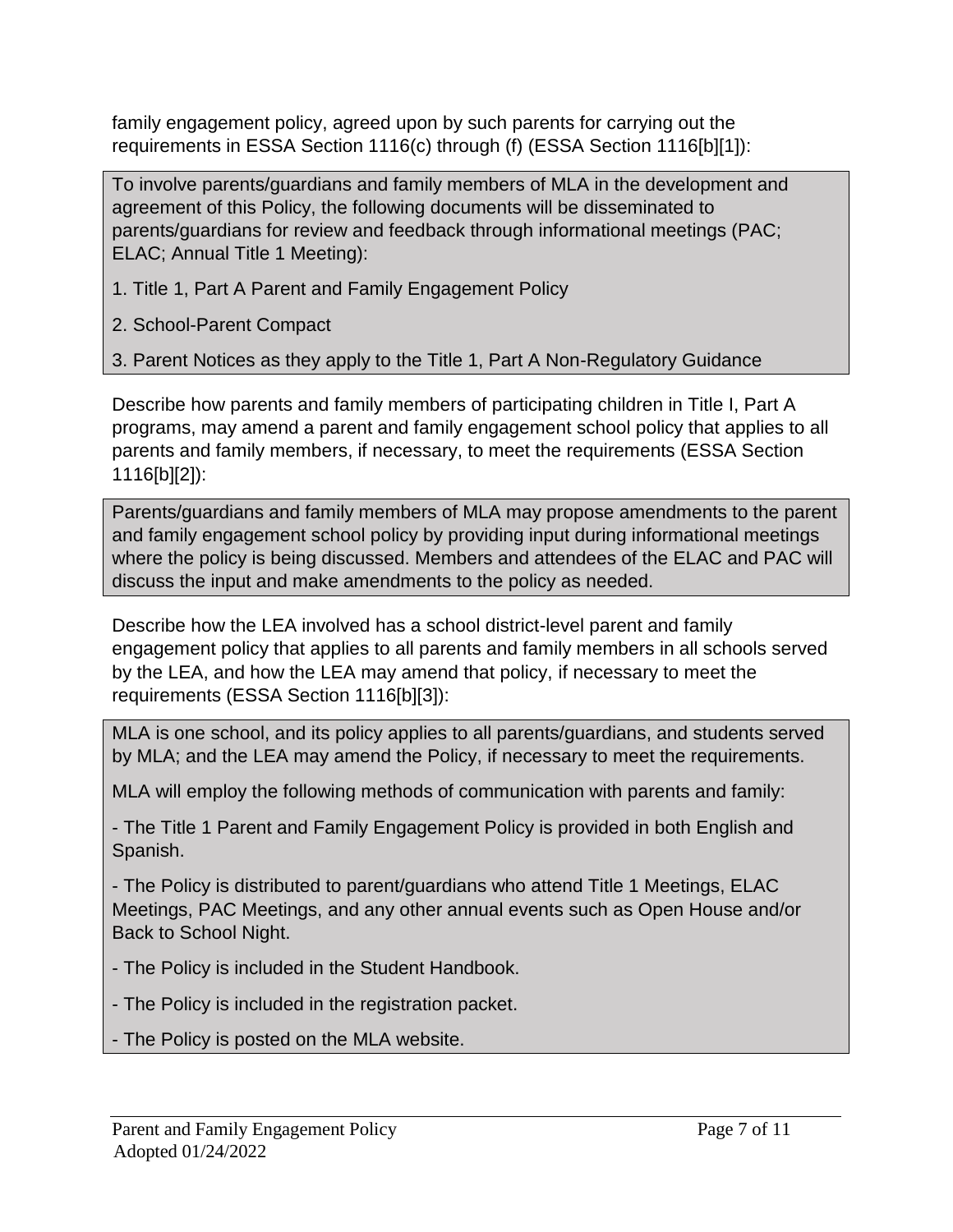Describe how parents and family members of children participating in Title I, Part A programs can, if they find that the plan under ESSA Section 1112 is not satisfactory to the parents and family members, and the LEA shall submit the parent comments with the plan when the LEA submits the plan to the State (ESSA Section 1116[b][4]):

If the plan is not satisfactory to the parents/guardians of participating children, MLA will submit any comments from parents/guardians of participating children with the plan when it is submitted to the CDE.

Parents/guardians of MLA are encouraged to give feedback and input on Title 1 Part A programs via:

- Title 1 Annual Meeting
- PAC Meetings
- ELAC Meetings
- Open House or Back to School events
- Surveys
- School contact information provided on the school website

Describe how the school served by Title I, Part A funds holds an annual meeting, at a convenient time, to which all parents and family members of participating children shall be invited and encouraged to attend, to inform parents of their school's participation under Title I, Part A and to explain the requirements and the rights of the parents to be involved (ESSA Section 1116[c][1]):

MLA shall convene an annual meeting to which all parents/guardians of children participating in Title I, Part A programs are invited and encouraged to attend. The MLA will hold additional meetings to ensure the maximum parental participation, providing the same information, to be offered at flexible times, such as in the morning or evening.

The information provided at the meetings will inform parents/guardians of MLA's receipt of Title I, Part A funds and the specific requirements of Title I, Part A. Additionally, parents/guardians shall be informed of their rights to be involved in Title I, Part A programs.

Describe the steps that the school takes to offer a flexible number of meetings, such as meetings in the morning, afternoon, evening or other ways and may provide, with funds provided under Title I, Part A, for transportation, childcare, or home visits, as such services relate to parental involvement (ESSA Section 1116[c][2]):

MLA shall take the following steps to ensure maximum parent/guardian involvement:

- Emails, One-Calls, and L4L Connect notifications will be sent to the students and parents/guardians on multiple separate occasions.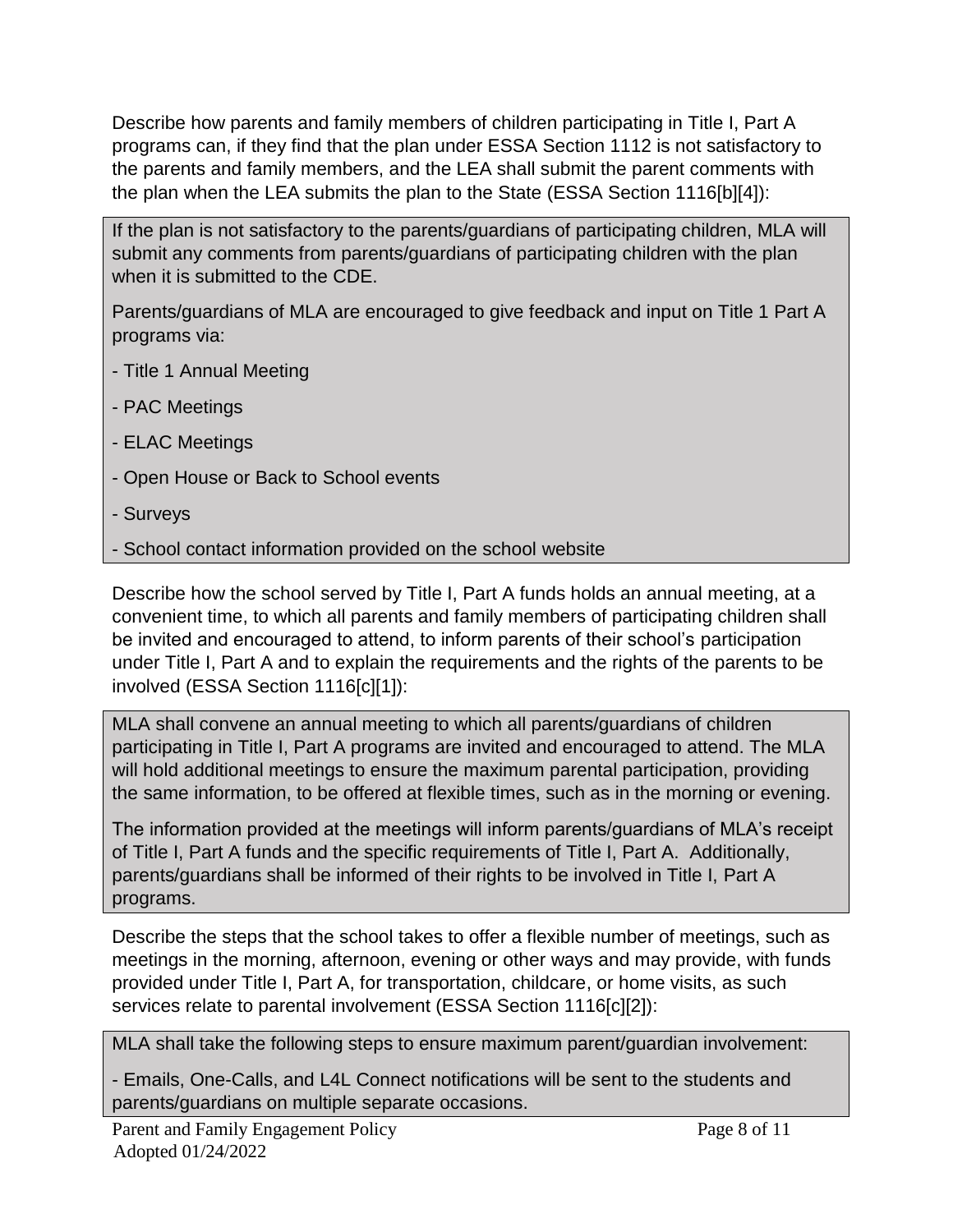- The agendas to the PAC and ELAC meetings will be posted to the school website and front office doors.

- Zoom or meeting weblinks will be posted on the meeting agendas.

- Parents/guardians will be notified that childcare and transportation is available to them free of charge.

- Parents/guardians will be given the option of meeting on-person or via Zoom for all meetings.

Describe how parents and family members of participating children are involved, and in an organized, ongoing, and timely way, in the planning, review, and improvement of programs under Title I, Part A, including the planning, review, and improvement of the school parent and family engagement policy and the joint development of schoolwide program plan under ESSA Section 1114(b), except that if a school has in place a process for involving parents in the joint planning and design of the school's programs, the school may use that process, if such process includes an adequate representation of parents of participating children (ESSA Section 1116[c][3]):

In order to involve parents/guardians in an organized, ongoing and timely way in the planning, review and improvement of Title I, Part A programs, the parent and family engagement policy, and the LCAP plan, MLA will involve parents/guardians of participating students as follows:

- Annual LCAP development process and surveys
- Annual Title 1 meeting
- Scheduled PAC and ELAC Meetings
- Teacher–Parent conferences and regular check in meetings with parents/guardians regarding student academic progress.

MLA will use these avenues to encourage participation and feedback from parents/guardians. School Administration will review and analyze parent/guardian feedback, including any necessary follow-up meetings, and incorporate updates following appropriate channels.

Describe how the school is providing parents and family members of participating children of Title I, Part A programs: timely information about programs under Title I, Part A; a description and explanation of the curriculum in use at the school, the forms of academic assessment used to measure student progress, and the achievement levels of the challenging State academic standards; and if requested by parents, opportunities for regular meetings to formulate suggestions and to participate, as appropriate, in decisions relating to the education of their children, and respond to any such suggestions as soon as practicably possible (ESSA Section 1116[c][4][A-C])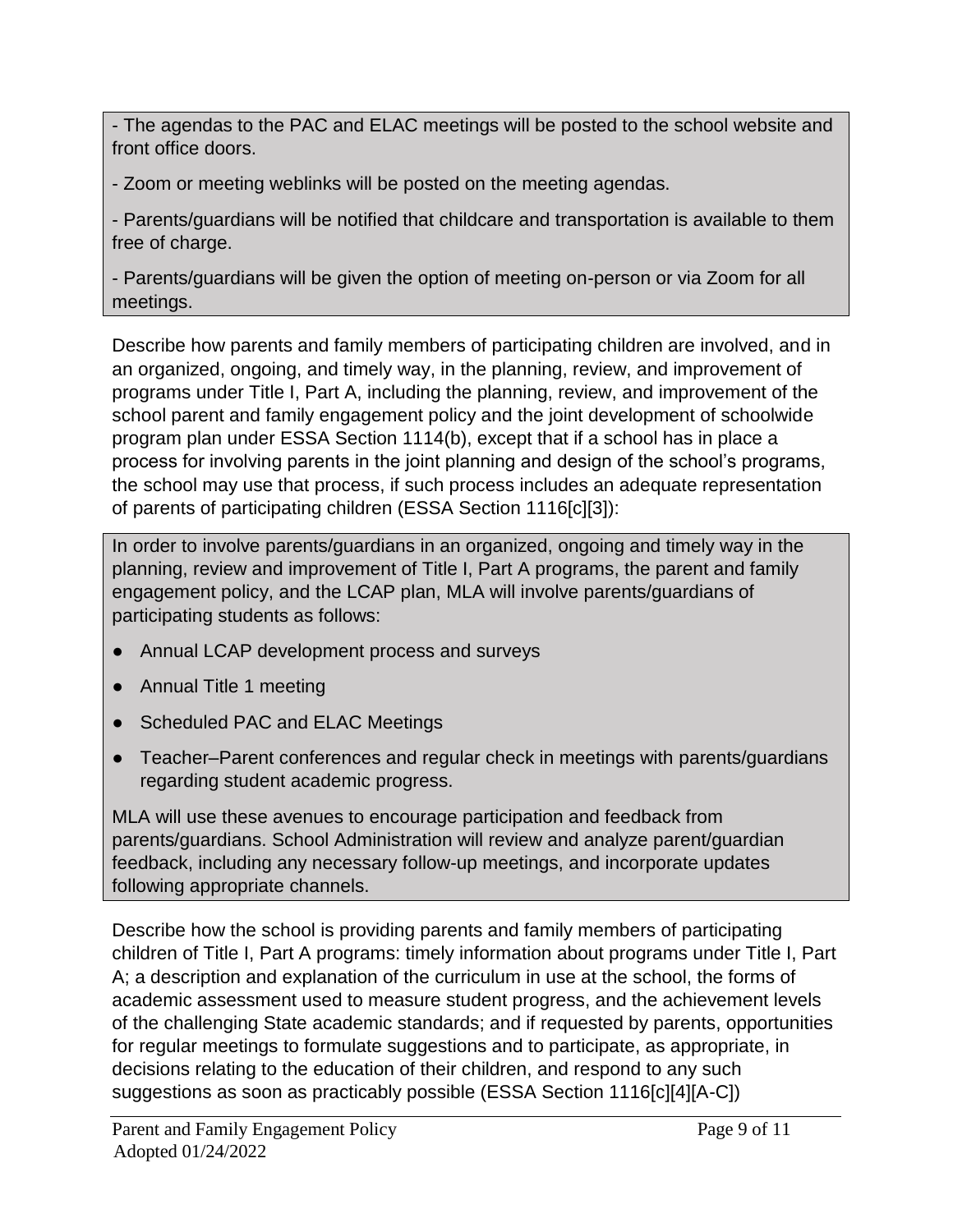MLA will send via mail, and/or place in orientation, and/or registration packets a notice to parents/guardians of participating children including, but not limited to, the following information:

-Information about Title I, Part A programs.

-An explanation of the requirements of Title I, Part A programs via the annual notice along with the annual meeting.

- A description of the rights parents/guardians have for participation in Title I, Part A programs.

- A description (including timing of meetings, location, etc.) of how parents/guardians can participate in the planning, review and/or improvement of the parent engagement policy and the Title 1, Part A program.

- A description and explanation of the curriculum in use at MLA, the forms of academic assessment used to measure student progress and the achievement levels of the challenging State academic standards.

- An invitation to attend the annual meeting and additional meetings, providing information about the purpose of the meetings and the dates and times.

- A copy of the most current Parent and Family Engagement Policy and a feedback form for parents/guardians to comment on its content.

**-** With this notice, MLA will include a survey for parents/guardians to complete identifying whether they will require transportation, childcare, or home visits in order to participate in the parental involvement program of MLA.

**-** If there is sufficient need for transportation or childcare at any of the parental involvement activities identified in this policy, MLA may provide such services and notify the parents/guardians of such provided services.

**-** MLA will post the information on its website, in addition to notifying parents/guardians of participating children.

Describe how the schoolwide program plan, ESSA Section 1114(b) is not satisfactory to the parents of participating children in Title I, Part A programs, submitting any parent comments on the plan when the school makes the plan available to the LEA (ESSA Section 1116[c][5]):

If the plan is not satisfactory to the parents/guardians of participating children, MLA will submit any comments from parents/guardians of participating children with the plan when it is submitted to the CDE.